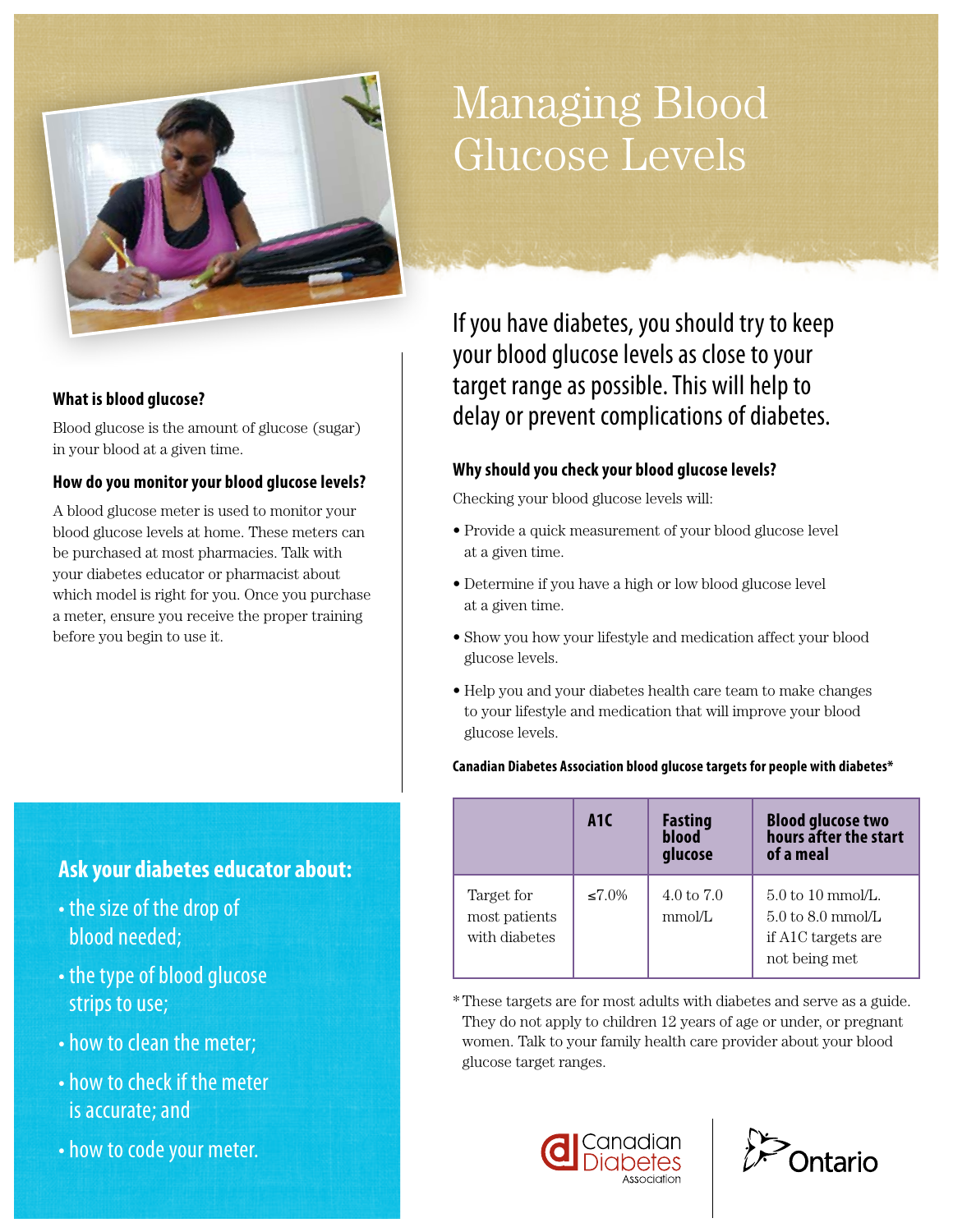# Managing Blood Glucose Levels



#### **Managing your blood glucose when you're ill**

When you are sick, your blood glucose levels may fluctuate and be unpredictable. During these times, it is a good idea to check your blood glucose levels every two to four hours. It is also very important that you continue to take your diabetes medication. If you have a cold or flu and are considering using a cold remedy or cough syrup, ask your pharmacist to help you make a good choice. Since many cold remedies and cough syrups contain sugar, try to pick sugar-free products.

When you are sick, it is **VERY IMPORTANT** that you:

- Drink plenty of sugar-free fluids or water; try to avoid coffee, tea and colas as they contain caffeine, which may cause you to lose more fluids.
- Replace solid food with fluids that contain glucose, if you can't eat according to your usual meal plan;
- Try to consume 15 grams of carbohydrate every hour;
- Call your family health care provider or go to an emergency room if you vomit and/or have had diarrhea two times or more in four hours; and
- If you are on insulin, continue taking it while you are sick.

Check with your health care providers about guidelines for insulin adjustment during an illness.

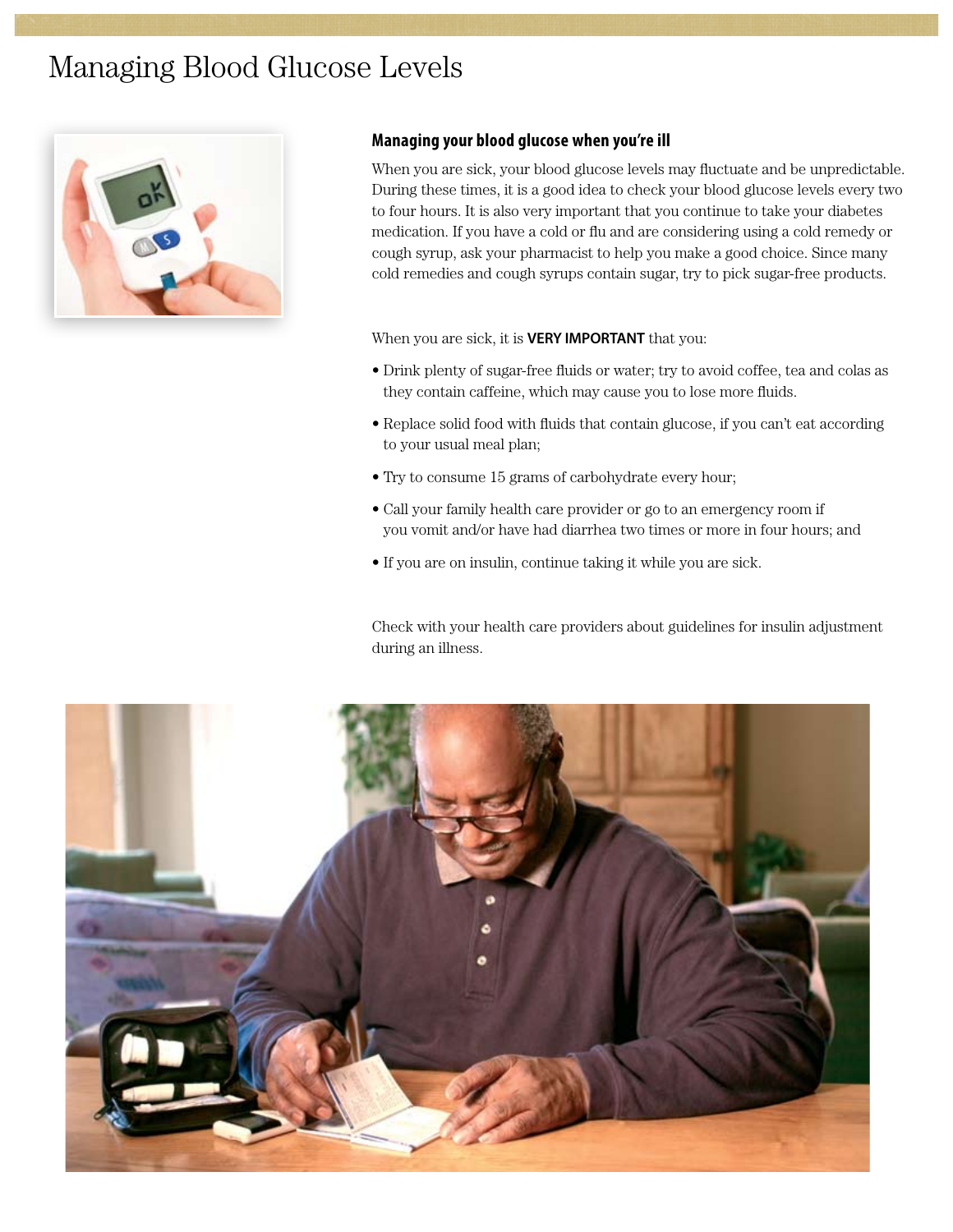# Lows and highs: blood glucose levels outside of your target range

### **What is low blood glucose?**

When the amount of blood glucose (sugar in your blood) has dropped below your target range (less than 4 mmol/L), it is called low blood glucose or hypoglycemia.

### **What are the signs of a low blood glucose level?**

You may feel:

- Shaky, light-headed, nauseous
- Nervous, irritable, anxious
- Confused, unable to concentrate
- Hungry
- Your heart rate is faster
- Sweaty, headachy
- Weak, drowsy
- A numbness or tingling in your tongue or lips

### **What causes a low blood glucose level (hypoglycemia)?**

Low blood glucose may be caused by:

- More physical activity than usual
- Not eating on time
- Eating less than you should have
- Taking too much medication
- Drinking alcohol

Low blood glucose can happen quickly, so it is important to take care of it right away. If your blood glucose drops very low, you may:

- Become confused and disoriented
- Lose consciousness
- Have a seizure

You will need assistance from another person. Make sure you always wear your MedicAlert® identification, and talk to your family health care provider or diabetes educator about prevention and emergency treatment for severe low blood glucose.



### **How do I treat a low blood glucose?**

If you are experiencing the signs of a low blood glucose level, check your blood glucose immediately. If you don't have your meter with you, treat the symptoms anyway. It is better to be safe.

Eat or drink a fast-acting carbohydrate (15 grams):

- 15 g of glucose in the form of glucose tablets (preferred choice)
- 15 mL (3 teaspoons) or 3 packets of table sugar dissolved in water
- 175 mL (3/4 cup) of juice or regular soft drink
- 6 Life Savers<sup>®</sup>  $(1 = 2.5$  g of carbohydrate)
- 15 mL (1 tablespoon) of honey

Wait 10 to 15 minutes, then check your blood glucose again. If it is still low:

- Treat again
- If your next meal is more than one hour away, or you are going to be active, eat a snack, such as a half-sandwich or cheese and crackers (something with 15 grams of carbohydrate and a protein source).

For more information on blood glucose levels, watch the video "Managing Your Blood Glucose" in this kit.